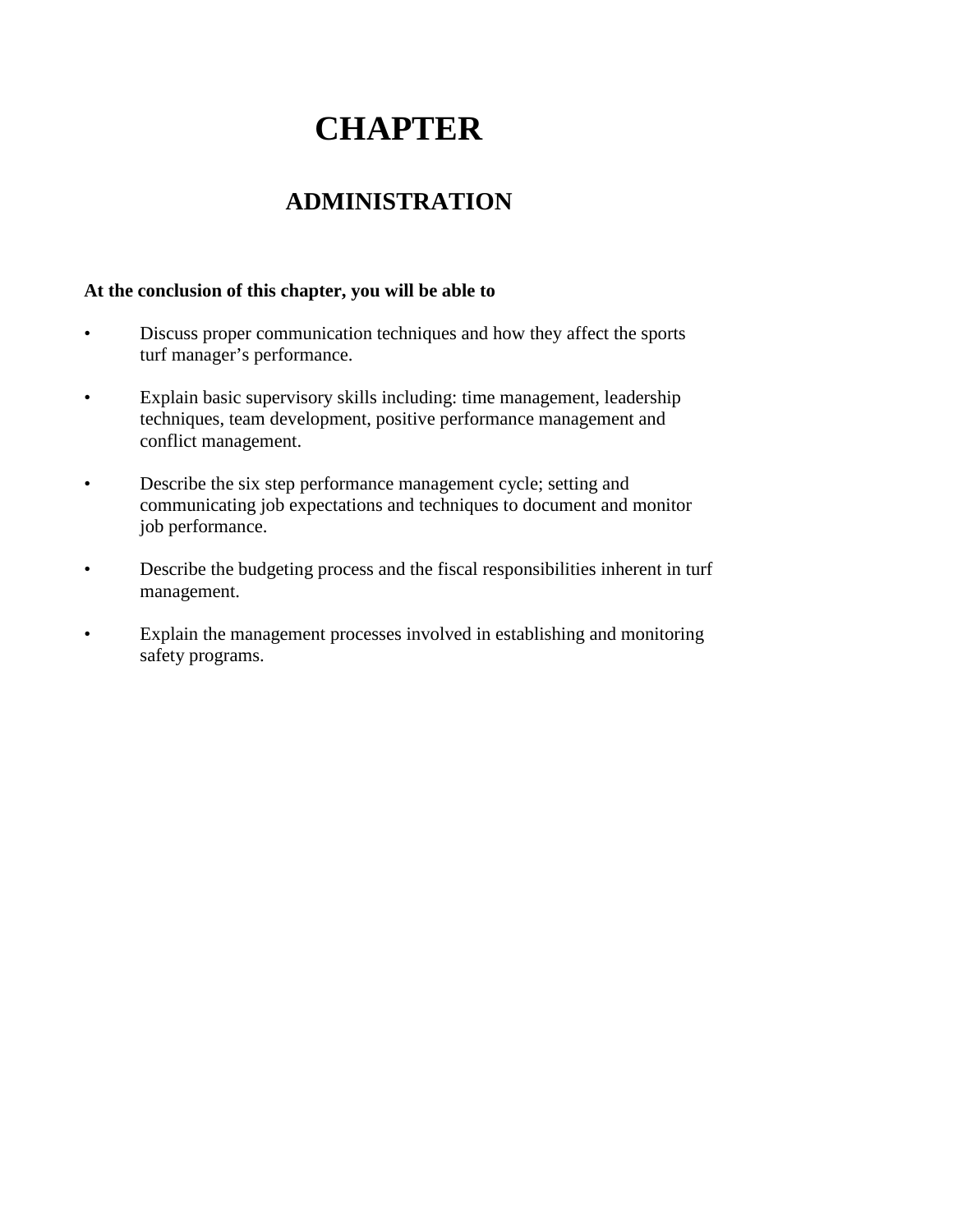### **INTRODUCTION**

Administration is the act of managing the functioning of an entity. In sports turf management, that entity varies with the job function, but might encompass a single sports field, a group of sports fields, a stadium complex, an athletic department, or a facility. Administration involves the decision making processes and the coordination by which the most efficient and effective use is made of available resources. Depending on the job description and the degree of responsibility that position involves, those resources may include: personnel, equipment, materials, funds and space.

Administration involves planning both the short-term and long-term use of resources, acquiring the resources, deploying the resources, and managing the results of that deployment.

A key element of administration is personnel management. A well-structured and properly functioning group of individuals becomes a workable team through management of: communication, supervision, time management, motivation, team development, performance management and conflict management.

Budgeting is a tool that helps establish and define goals. A workable budget is a guideline for spending, a measurement of progress and a plan for the future. Effective budgets move through three stages: preparation, development and utilization.

Administration also involves preservation of resources, including personnel. Safety and first aid are essential elements of this preservation.

#### **PERSONNEL MANAGEMENT**

Management of human resources is the most costly and time consuming aspect of administration. People are needed to make effective use of the technology, equipment and materials necessary for functional athletic fields. The greater the supervisor's personnel management skills, the more efficiently and effectively the overall management program functions.

#### COMMUNICATION

Communication is the process of sending and/or receiving information. Effective communication is the process by which the sending and receiving of information results in mutual agreement that the information was received and understood as it was intended to be by the sender. According to the *Vital Learning Corporation* there are five components to communication: the sender, the receiver, the message, the channel and feedback.

The sender is responsible for sending a clear, concise message geared toward the receiver's capabilities of receiving and understanding the message. The sender must take into account the receiver's ability to hear, read, see or otherwise interpret the message. They must send the message in an understandable format for the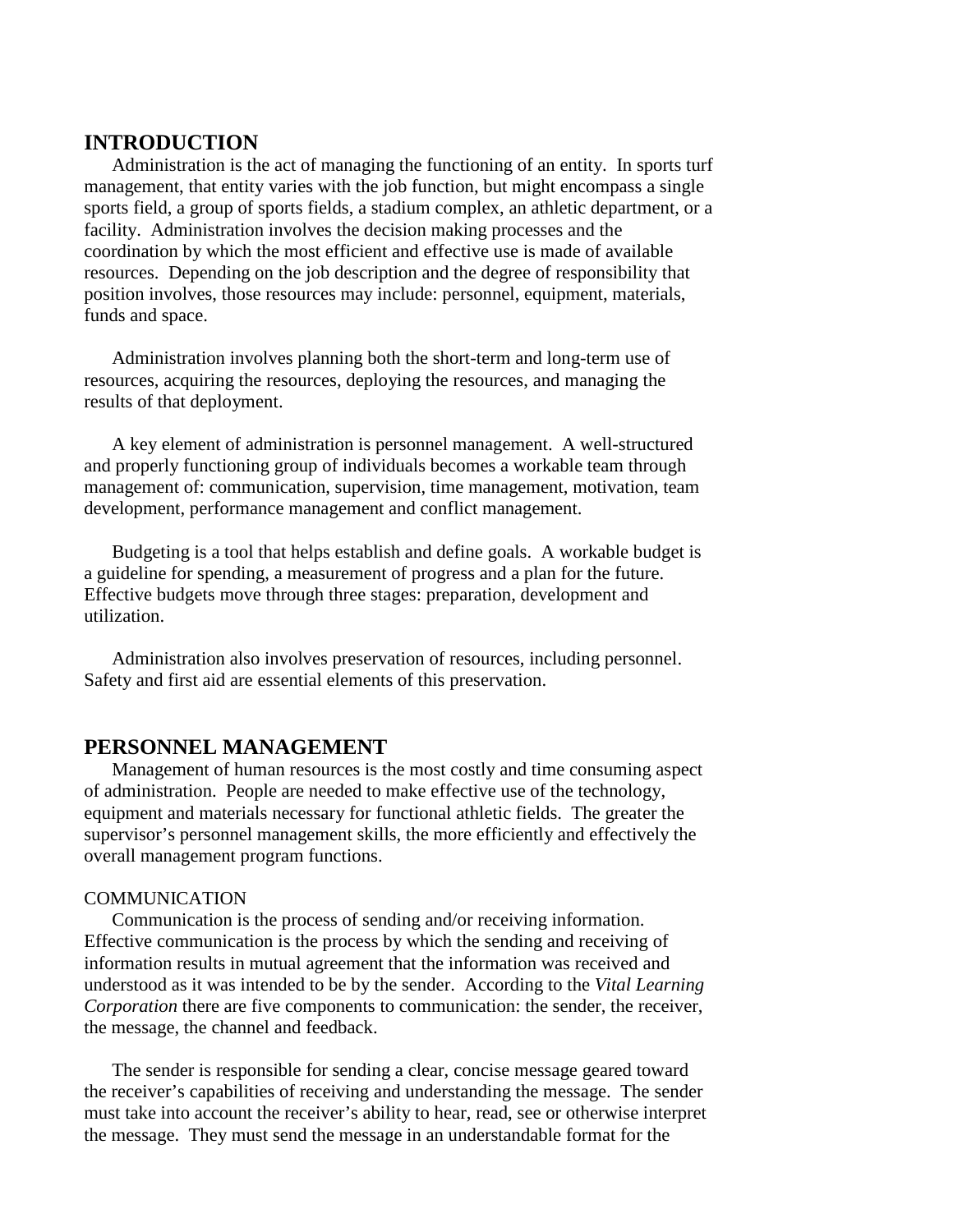receiver to interpret and the message must be free from distractions or interruptions that may cause confusion or misinterpretation.

The receiver is responsible to receive the information in an attentive manner and to provide feedback when necessary to ensure they have received the message as it was intended.

The message is simply the information the sender wants the receiver to understand.

The channel is the manner in which the message is sent and received. This could be verbal, written, non-verbal, e-mail or any other method of delivery.

Feedback is the link between the receiver and the sender that ensures understanding. The sender must encourage and ask for feedback when necessary, however, it is the receiver's responsibility to probe and ask appropriate questions to verify the message. This means that communication flows in both directions. When there is two-way communication, feedback can be used effectively to check and make sure the message was understood.

A breakdown in communication can occur for various reasons. There could be language or semantic breakdowns to communication, for example, a sender trying to deliver a verbal message to someone who speaks English as a second language may use different tonal inflections, may use words inappropriately, or may intermingle their native language with English. There also are physical barriers to effective communication. Speaking to someone from another room, trying to hear over a loud stereo, speaking on a cellular telephone out of range, using a printer almost out of ink all constitute physical breakdowns in communication.

Within all communication, there are three components to a message.

| $\bullet$ | Words         | 7% of total message  |
|-----------|---------------|----------------------|
| $\bullet$ | Tone of voice | 33% of total message |
| $\bullet$ | Non verbal    | 55% of total message |

Therefore, non-verbal communication plays a very important part in face to face communication. Types of non-verbal communication include: body language, hand gestures, appearance, underlying feelings. Body language is conveyed by the positioning and presentation of the body when communicating; hand gestures can be used in many ways to show approval, disapproval, anger or other feelings; appearance, including the manner and type of clothing and grooming, and even physical make-up can immediately create impressions upon others; and underlying feelings can create immediate biases toward the other party in communication.

As a listener there are techniques to use to be a more *Active* listener:

Concentrate - Tune out distractions and make a conscious effort to focus on the speaker.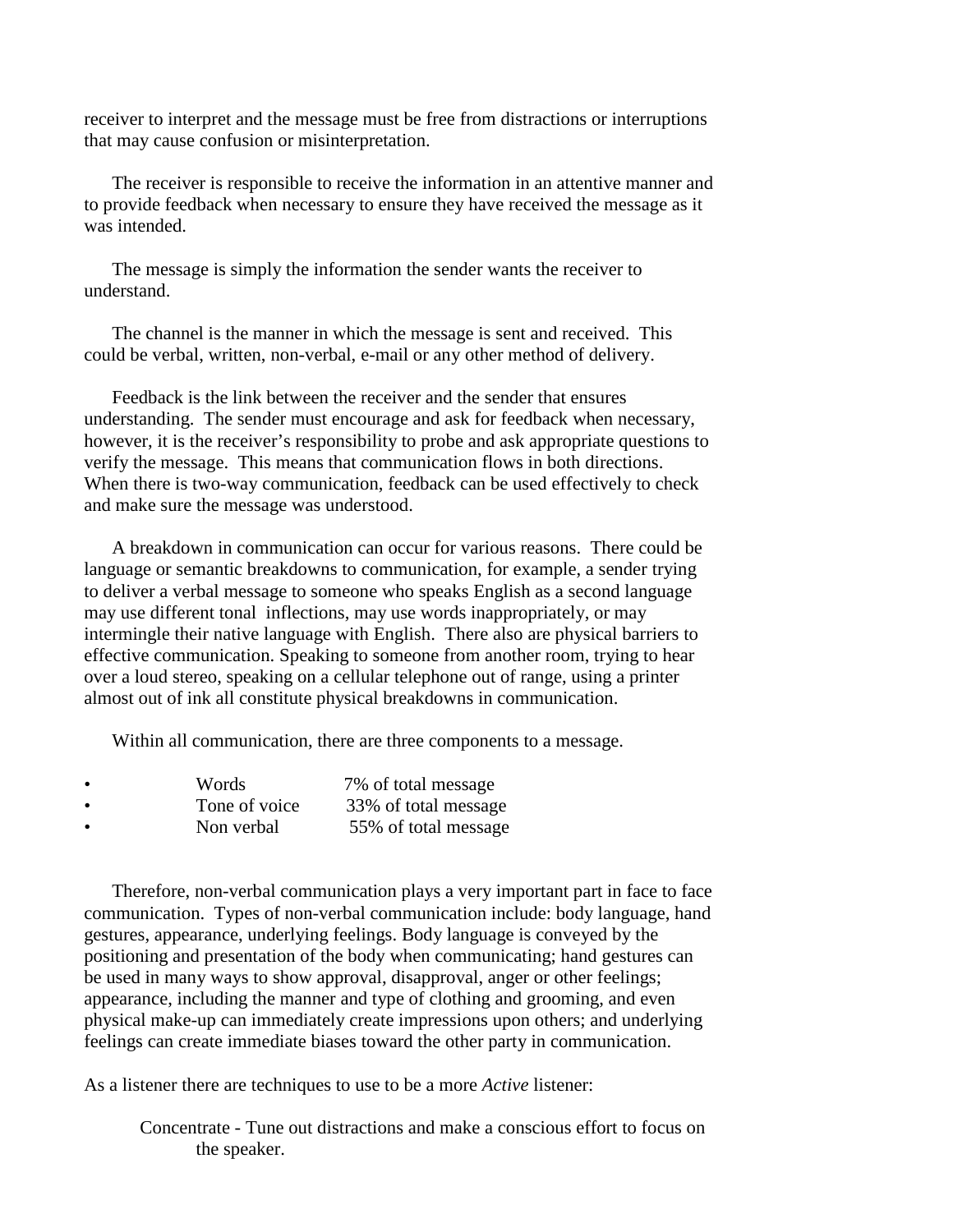Respond - Use neutral verbal and non-verbal communication to indicate listening and interest and to encourage the speaker to continue talking. Nodding, eye contact, and using phrases such as "I see", "I understand", "That's interesting" are excellent, neutral verbal and non-verbal communication techniques.

Re-statement - To check the meaning and interpretation with the speaker and to prove what is being said has been heard and understood.

Reflective - Demonstrates understanding of how the speaker feels.

Clarify - Obtain additional information and help explore all sides of an issue. Phrases such as "do you mean..." or "would you explain that a bit more" are good ways to clarify messages.

Summarize - Summarizing brings the communication to a close and can act as a springboard for a new aspect or perspective. "Here then are the key ideas..." or "Okay, am I correct in saying this is how you feel about the situation?" are good summarizing sentences.

The responsibilities of the sender are to send a clear, concise and direct message and then to check to see if the message has been accurately received and understood. The sender must clarify expectations, provide for ongoing feedback, provide sufficient information to the receiver and respond in a timely manner to the receiver's questions.

Effective communication is hard work. It requires effort and concentration from both the sender and the receiver and it requires the free flow of information in both directions.

### SUPERVISION

Supervisory skills are necessary to be a sports turf manager. Individuals considering management positions must perform in a manner consistent with established supervisory traits and must be skilled in the application of time management, motivation and leadership techniques, team building, conflict management and performance evaluation.

In 1968, Robert Rosenthal and Lenore Jacobsen isolated the following four factors or areas in which leader behavior produces an impact on follower behavior:

1. *Climate.* Both verbal and non-verbal behaviors can be used by a leader to establish a climate that is warm, supportive, friendly, and accepting. Typical leader behaviors that contribute positively to climate include a pleasant tone of voice, frequent eye contact, smiles and approving head nods.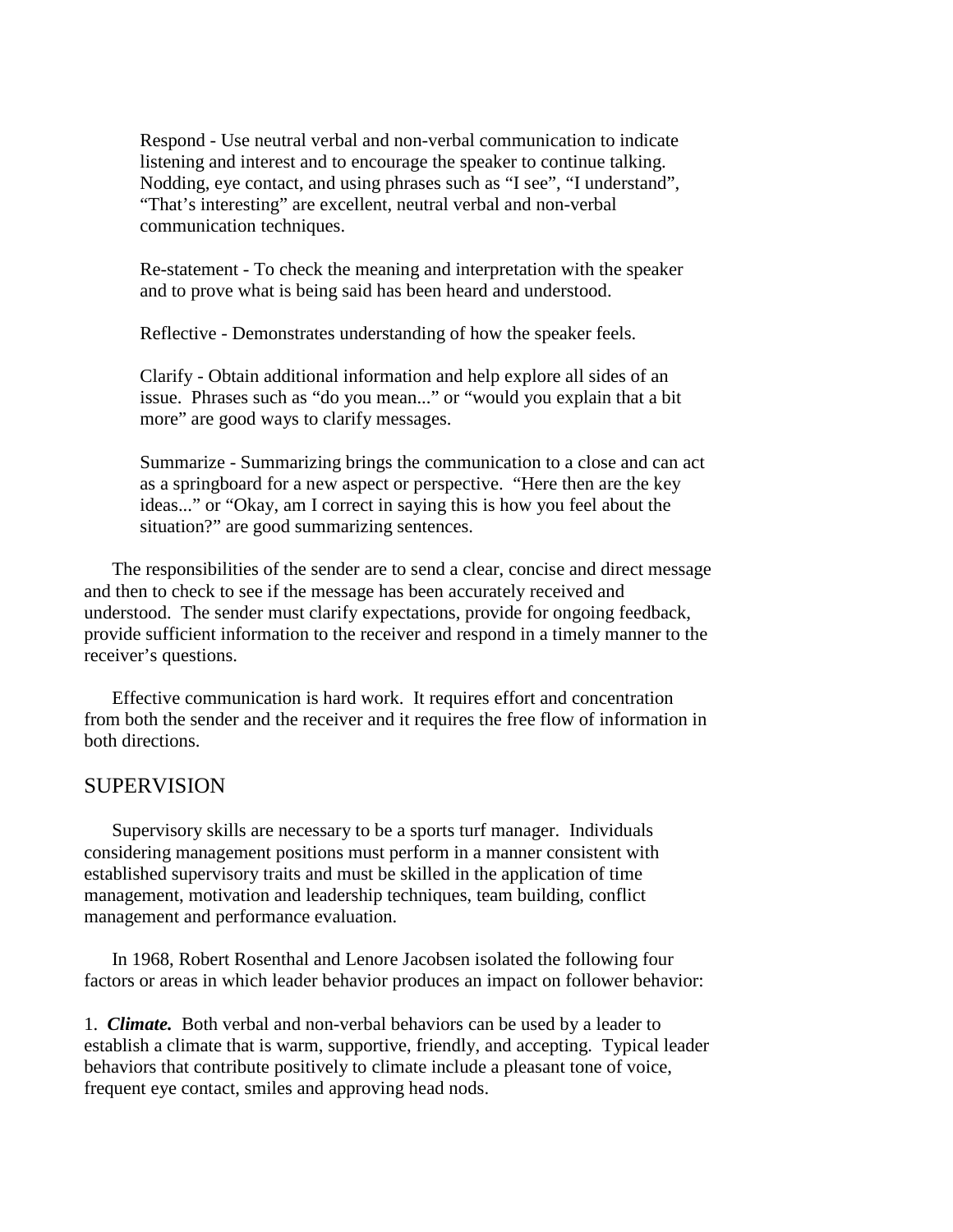2. *Feedback.* A leader can stimulate high follower performance by giving feedback that is frequent, specific, and tends to focus on what the follower is doing right. Specific feedback that is intended to help direct a follower toward greater task proficiency helps that follower to become more competent, successful, and self confident.

3. *Input.* A leader can provide followers with resources of all types: time, written materials, people, coaching, training and development sessions, and supplies. These resources are offered to enhance the skills of followers and/or to enable them to accomplish their tasks effectively. A leader also can make a conscious effort to assign projects that are interesting, challenging, and visible within the organization.

4. *Output.* A leader can encourage followers to employ innovative, creative approaches; to collaborate in decision making; and to express points of view that are different from the leader's own. While followers are experimenting, the leader offers assistance; helps solve problems; and supports all results, including those that are less than superior.

The leader whose behavior follows these patterns is rewarded with followers whose performance, self confidence, and enthusiasm for their tasks can well exceed minimum standards. On the other hand, the leader who fails to exhibit these behaviors may find followers to be apathetic and marginal producers.

Working from this perspective, the eleven traits of an ideal supervisor can be defined. The Ideal supervisor is one that:

- 1. Provides realistic job expectations
- 2. Knows the job being supervised
- 3. Is a team player
- 4. Is able to communicate well with everyone
- 5. Is flexible with employee concerns
- 6. Provides regular performance feedback
- 7. Is approachable
- 8. Is not afraid to admit mistakes
- 9. Is impartial and fair
- 10. Respects each employee
- 11. Is organized

It must be remembered that these traits must be practiced continuously to be effective. It is not enough to "pick and choose" them as a situation warrants, but rather it is important to establish a reputation of supervision based upon these sound principles.

## TIME MANAGEMENT

Time management is the art and science of using time wisely. Time is a resource; it is up to each individual to determine how to use it. The same amount of time, 24 hours per day. Is available to each individual. Time cannot be saved; it can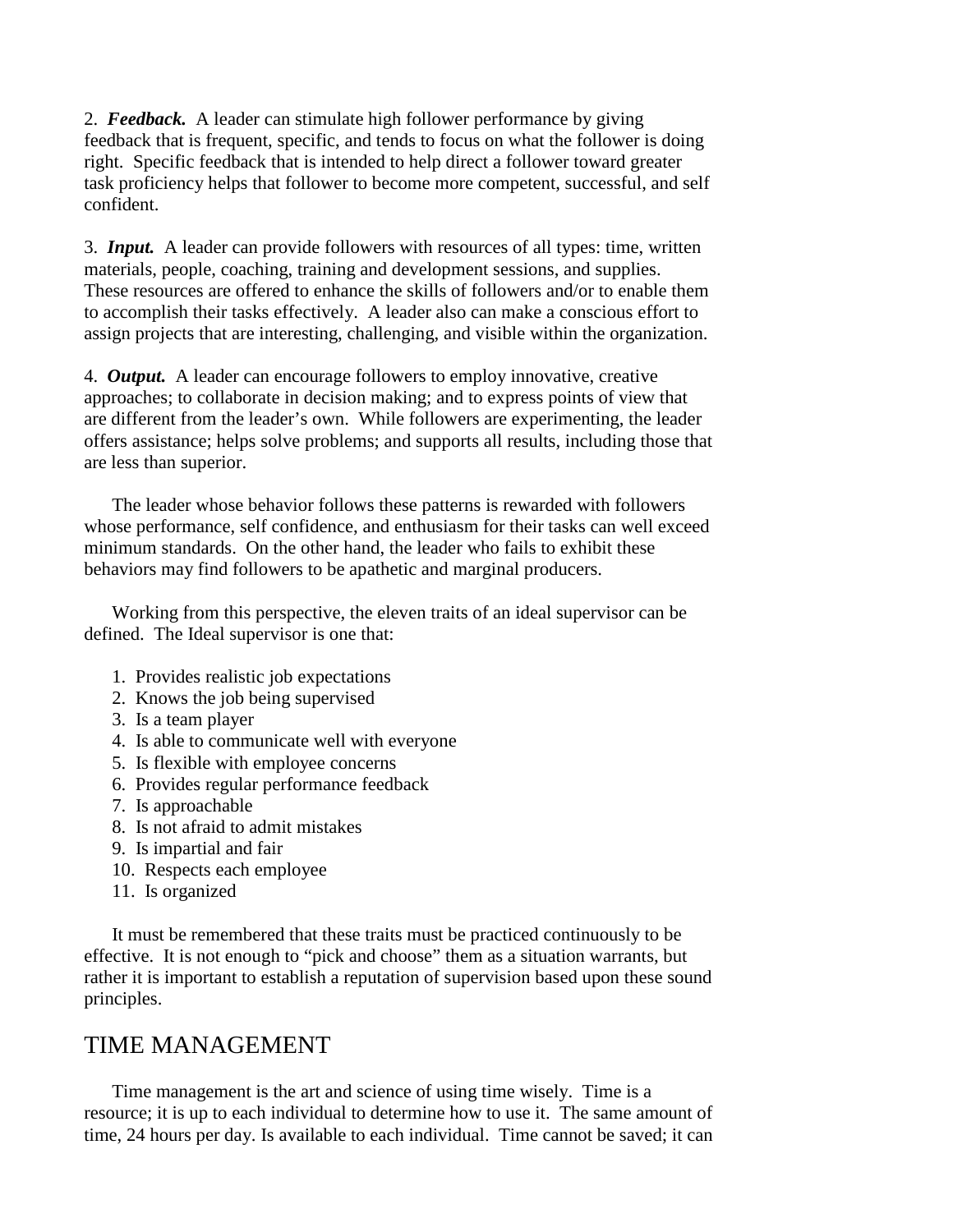only be spent. Productive people work smarter by being efficient not by putting in longer hours and working harder.

Time wasters are events or circumstances that cause individuals to use time ineffectively. They include:

interruptions by unexpected visitors; the telephone; employees that monopolize a leader's time; socializing too much or the inability to say no; low priority tasks such as excessive filing; unnecessary correspondence; unnecessarily lengthy reports, etc.; procrastination or putting off important projects and indecisiveness; poor concentration from too much stress or personal problems; poor planning from a lack of organization; failure to prioritize or duplication of effort; unexpected delays such as machinery breakdowns or absenteeism; insufficient communication and/or a failure to effectively communicate goals and expectations; staffing problems resulting from a lack of qualified employees, problem employees or a failure to correct disciplinary problems; and lack of motivation as a result of low morale or improperly motivated employees.

Planning and setting priorities are key elements in using time effectively and efficiently. Planning is the first step in setting priorities. Planning makes things happen. It promotes job and career advancement, it provides the necessary framework for decision making, it will reduce "crisis management" and it gives a direction to energy.

Following is a list of planning activities to help make the most of available time:

- Take time for planning every working day
- Choose (and use) a calendar or organizational system
- Before tackling a project, carefully plan what it should accomplish
- Complete a prioritized daily action list
- Know the most productive time of day is and use it wisely
- Have a current master project list
- Identify the most important project for tomorrow

Every one minute spent in planning will reduce the time required to complete an activity by three to four minutes. An hour spent planning can reduce the activity by three to four hours.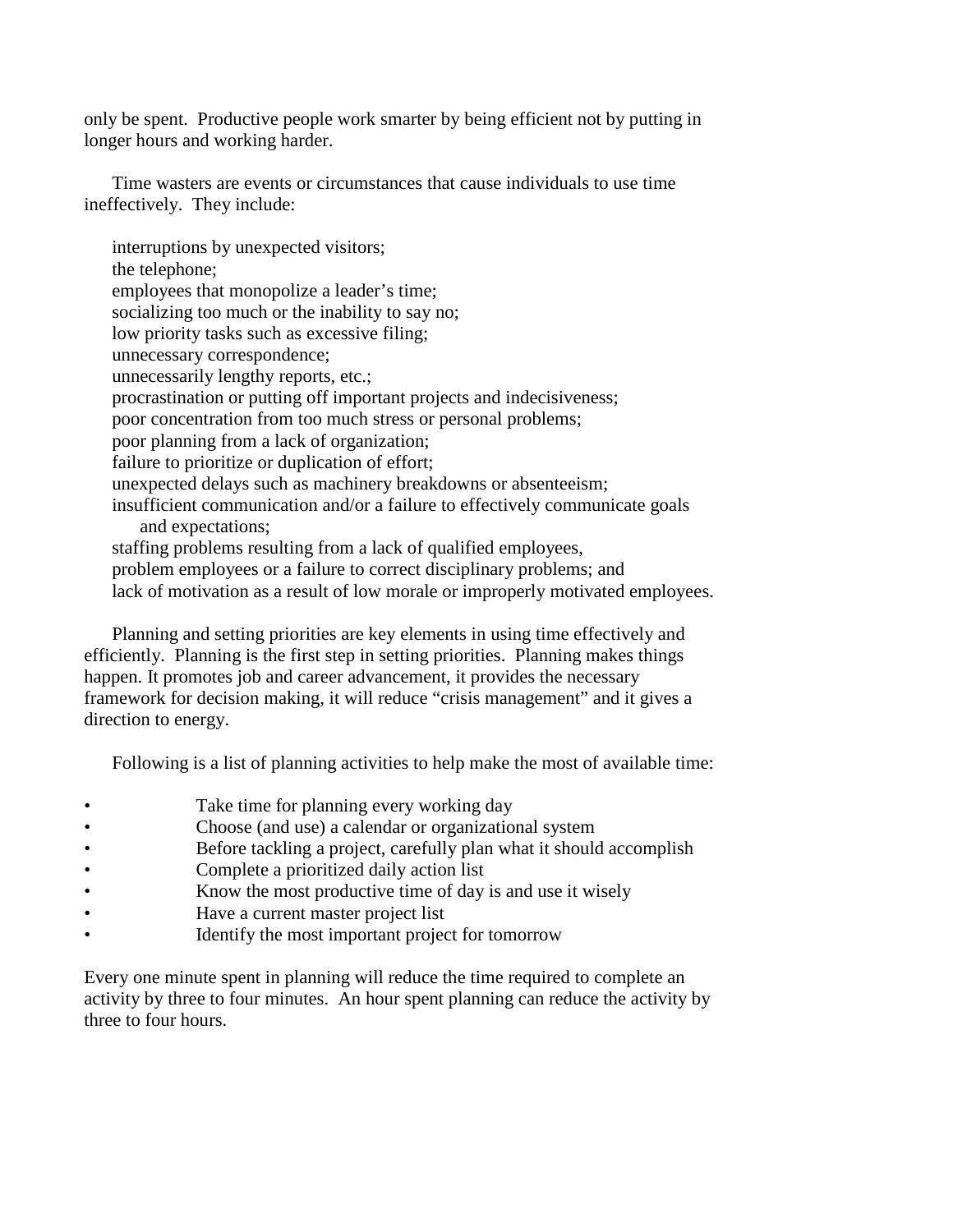|                                                                   | Urgent                                                                                      | <b>Not Urgent</b>                                                                                                                    |
|-------------------------------------------------------------------|---------------------------------------------------------------------------------------------|--------------------------------------------------------------------------------------------------------------------------------------|
| <b>THE TIME</b><br><b>MANAGE-</b><br><b>MENT</b><br><b>MATRIX</b> | <b>ACTIVITIES:</b><br>Crisis<br><b>Pressing Problems</b><br><b>Deadline Driven Projects</b> | $\prod$<br><b>ACTIVITIES:</b><br>Prevention<br><b>Relationship Building</b><br>Recognizing new Opportunities<br>Planning, Recreation |
|                                                                   | <b>Important</b>                                                                            | <b>Not Important</b>                                                                                                                 |
| The above TIME                                                    | Ш                                                                                           | IV                                                                                                                                   |
| <b>MANAGEMENT</b>                                                 | <b>ACTIVITIES:</b>                                                                          | <b>ACTIVITIES:</b>                                                                                                                   |
| <b>MATRIX</b> provides                                            | Interruptions, Some Calls                                                                   | Trivia, Busy Work                                                                                                                    |
| a guide for<br>prioritizing both                                  | Some Mail, Some Reports                                                                     | Some Mail                                                                                                                            |
| daily and long                                                    | <b>Some Meetings</b>                                                                        | Some Phone Calls                                                                                                                     |
| terms projects.                                                   | <b>Proximate, Pressing Matters</b>                                                          | <b>Time Wasters</b>                                                                                                                  |
| The goal should be<br>to keep as many<br>activities as            | <b>Popular Activities</b>                                                                   | <b>Pleasant Activities</b>                                                                                                           |
|                                                                   | possible out of Quadrant I. It is in this quadrant that they have become both urgent        |                                                                                                                                      |

and important and require crisis management, effectively taking time away from other activities. It is important to note that activities will "migrate" from one quadrant to another and what originally started out as a Quadrant IV activity could become a Quadrant I activity if not dealt with in a proper manner. The goal is to prioritize daily and weekly activities on Quadrant II items so they do not become Quadrant I.

In summary, effective time management includes planning and setting priorities, managing interruptions, eliminating time wasters, and dealing with procrastination in an effective manner.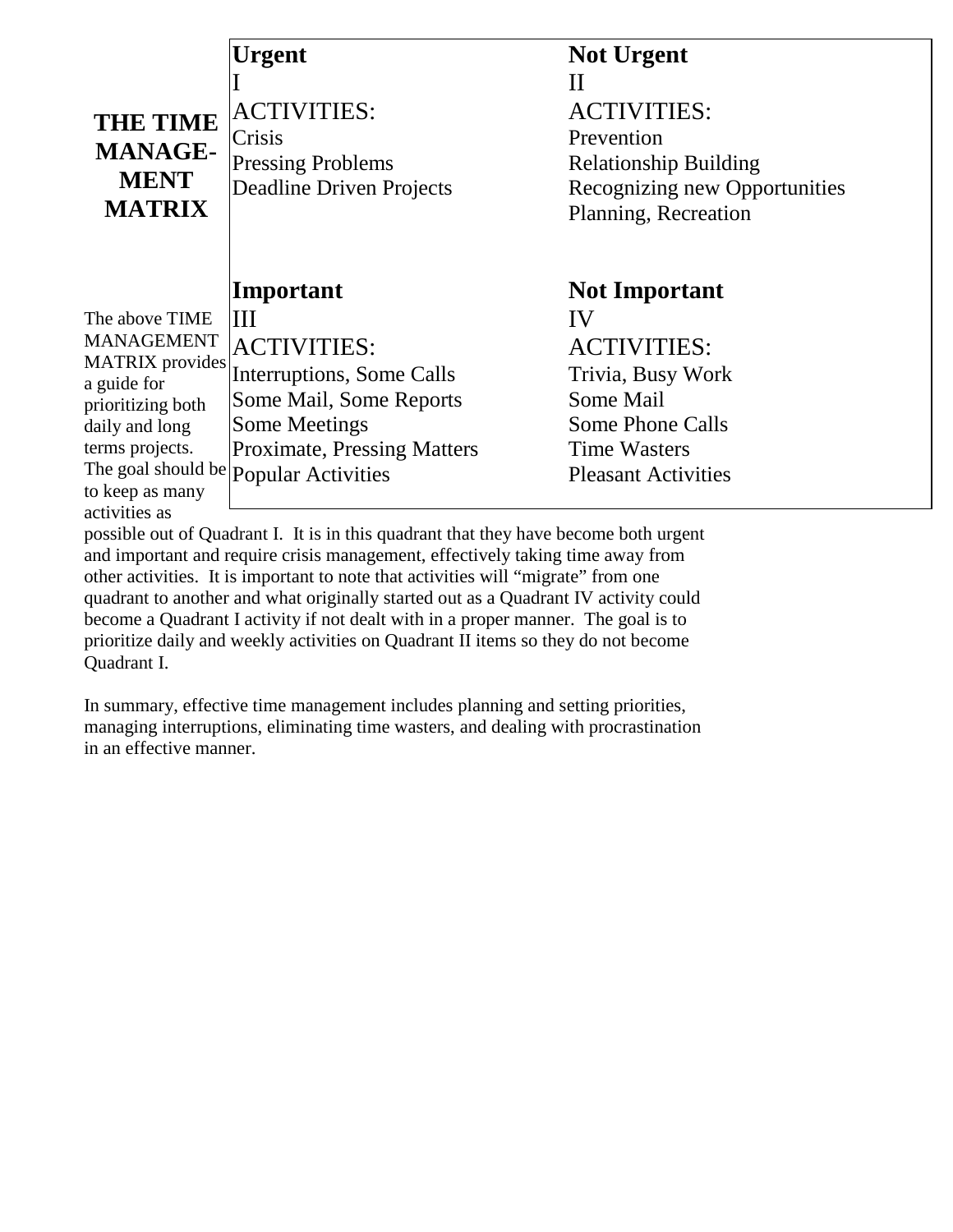## Motivation

Motivation is an internal desire to take action. The impact of poor motivation in the work environment is low morale, conflict, low productivity and low job satisfaction. While a supervisor cannot motivate an employee, a supervisor can create an environment that is motivating to employees. It is also important to know that different people are motivated by different things. In general, however, there are five categories of motivational needs:

- Security needs
- Social needs
- Self-Esteem needs
- Independence needs
- Achievement needs

These needs can change for any individual employee. For example, once the security need of pay is met, the primary need of that employee may change to needing social acceptance within a group.

Fredrick Herzberg, a noted psychologist of the 1960's, stated that employee satisfaction, motivation and productivity were related to satisfiers and motivators**.** Satisfiers include: pay, benefits, policy and administration and finally physical working conditions. These only become important when they are missing and/or inadequate.

Motivators are things that create a desire to achieve positive results in the work environment and result in increased job satisfaction and high productivity. They include: recognition, achievement, the work itself, responsibility, advancement and growth opportunities.

Satisfiers and motivators are related. They are measurements of two types of human needs. A supervisor cannot expect high levels of job performance and satisfaction from supplying only one or the other.

## Team Development

Team development or team building is based upon the premise that groups of individuals working together toward a common goal can be more efficient and effective at realizing the goal than the sum of the individuals working alone. Supervisors will be challenged to understand the group dynamics essential to managing a team. Team members will have different needs, wants and desires and may play out roles differently than expected.

Team values are an important step in team development. Team values are those things the team stands for. An example might be "superior turf management" on home games. Values provide an overall direction and focus for the team. The supervisor should publicize and reinforce these values on a continuous basis.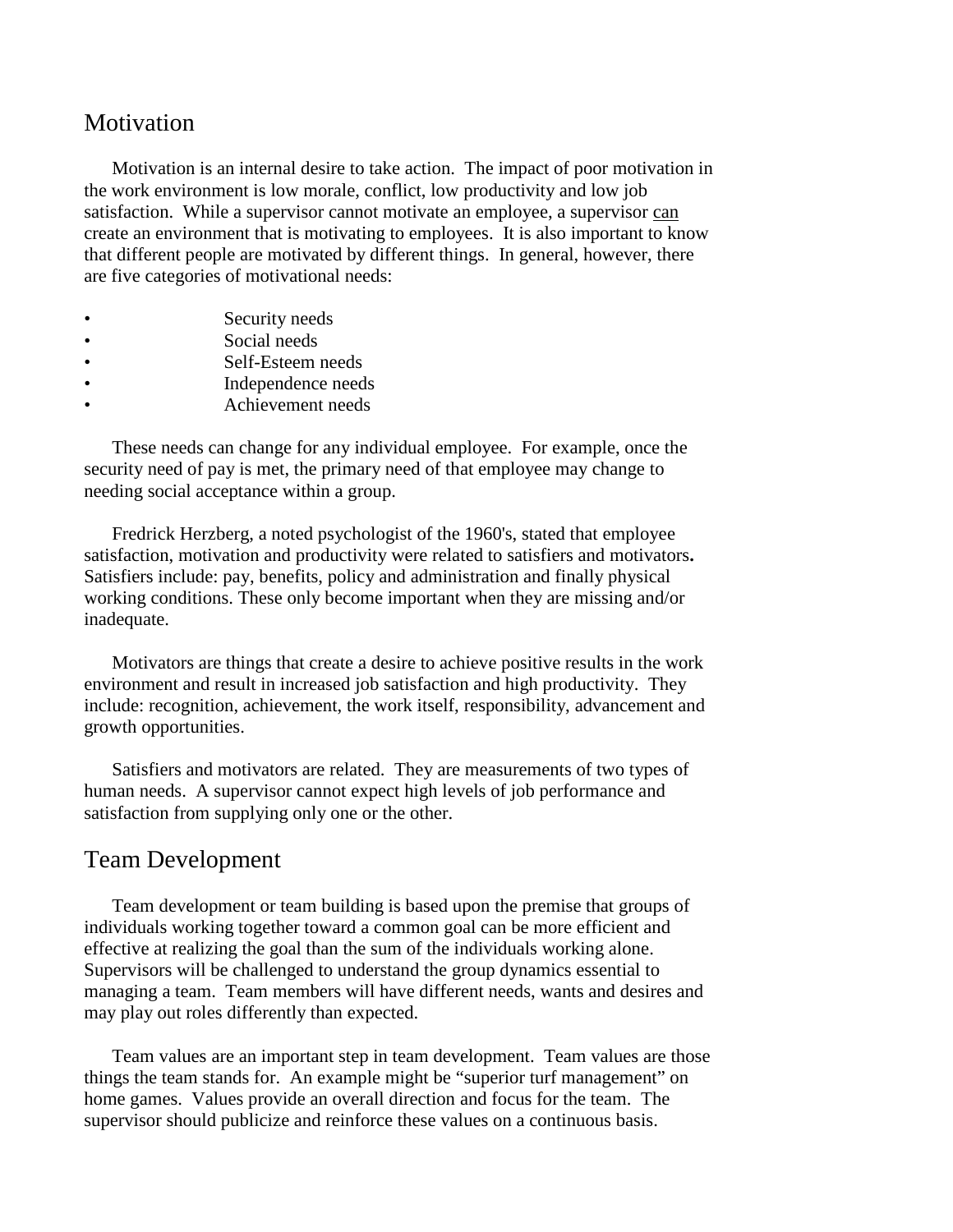Team goals are more specific than team values. Team goals are measurable results the team intends to produce. Team goals must be accomplished with the team values in mind. An example might be: Prior to each home stand we will edge the grass along all base lines, the skinned area and the warning track. Team goals may arise from top management, from within the team itself or anywhere in between. It is the responsibility of the supervisor to effectively communicate and support the goals adopted by or assigned to the team.

## Performance Management

Performance management encompasses all the elements necessary for the manager to equip employees to complete their tasks adequately. Positive results can be enhanced by understanding and adopting the six steps of the performance management cycle:

- 1. Determine and communicate expectations
- 2. Insure proper training
- 3. Provide support/resources
- 4. Monitor and document performance
- 5. Give feedback
- 6. Provide appropriate consequences

All steps are the responsibility of the supervisor to accomplish or get accomplished by others. In reality the cycle has no ending point. The supervisor is continually in the process of reinforcing and supporting employee performance. Each of the steps is necessary for employees to perform adequately.

Determining and communicating expectations is important because it clarifies the performance expectations of the supervisor, it assures the employee's understanding of what the supervisor expects, it increases the likelihood the employee will accomplish those expectations, it provides a basis for two way communication about performance between the employee and the manager, and it establishes a "yardstick" for measuring performance.

With each employee, the supervisor must review the job or position description, identify key areas of responsibility, develop minimum standards, establish objectives and communicate expectations.

Providing training is the responsibility of the supervisor. Supervisors must not assume employees know how to do a certain job, particularly when new to that job. Training can include job-site training, classroom training, off-site training and demonstration training.

It is the role of the supervisor to get the job done through others. As such, it is important that the supervisor provide the support and resources needed to get the job done. Providing support and resources can be accomplished by ensuring the appropriate equipment is available; providing an environment where employees can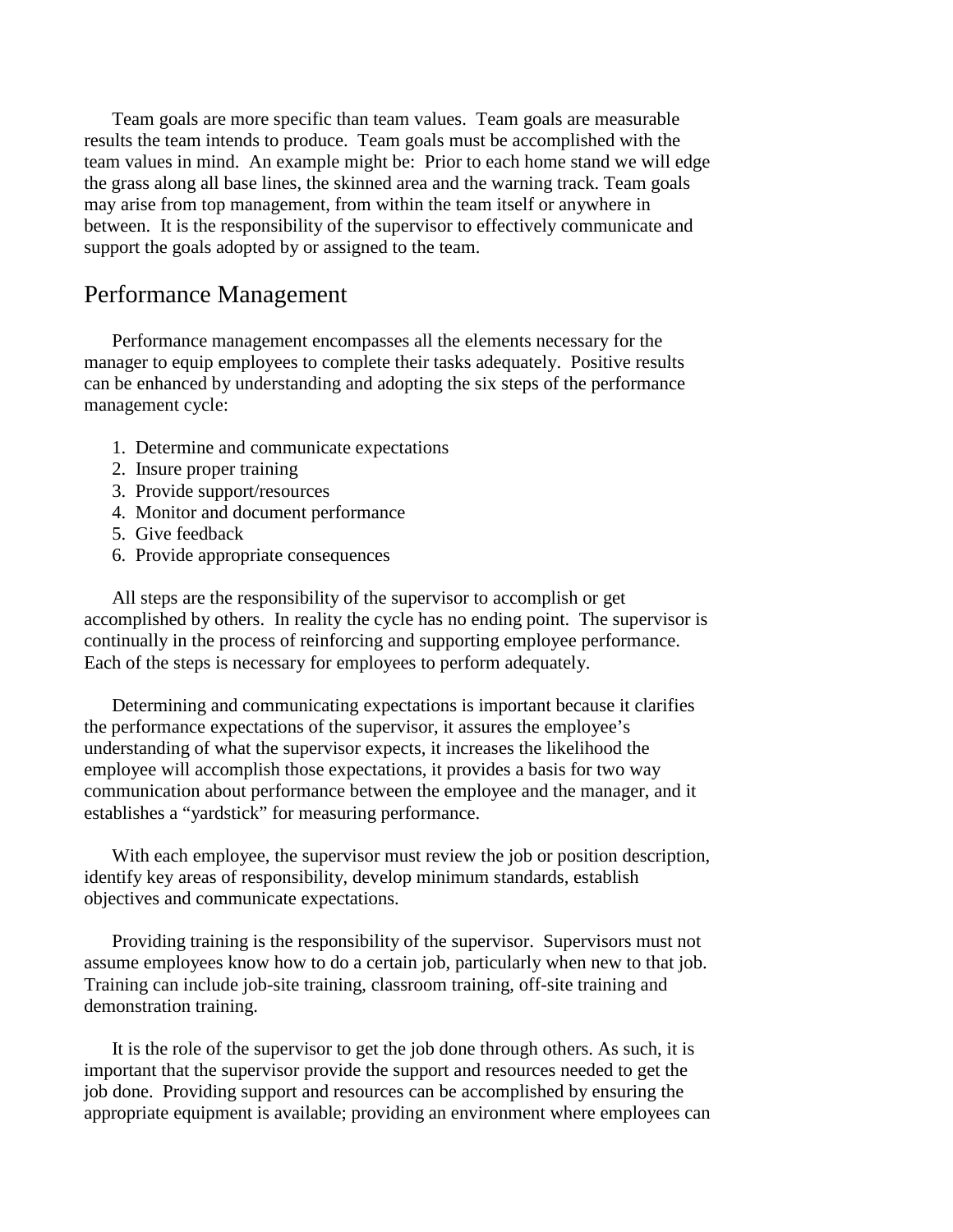work in good physical conditions; eliminating or reducing distractions and pitching in as a team member to support employees.

To know how employees are doing, it is important to monitor and document performance. This often is a tedious process but is necessary in order to provide feedback to the employee as well as to protect the organization against legal liabilities. It is important to keep track of both positive and negative instances of performance.

Providing feedback is one of the most important tools for improving performance. Feedback should not be provided only at performance review time, but rather be an ongoing process of evaluating and managing performance. Supportive feedback is used to reinforce effective actions and behaviors that are desirable, whereas constructive feedback is used to change behavior that is ineffective or inappropriate. It is important that employees understand the positive outcomes of performing well, as well as the consequences when performance is low.

## MANAGING CONFLICT

One of the most difficult tasks a supervisor must perform is dealing with or managing conflict. Through the judicious practice of the communication and supervisory skills and techniques, the supervisor can minimize conflict, but it is highly unlikely that it can be eliminated entirely. The supervisor may be faced with dealing with several difficult people at one time. All individuals have different needs, wants and desires which have the potential to lead to conflict. A person classified as difficult to work with for one supervisor may be a very easy person to work with for another supervisor.

Managing conflict among others can often be a gray area for supervisors. Questions include: When to become involved? How to get involved? And to what extent to get involved? It is wise to first direct the employees to work out conflict by themselves. Challenge staff members to talk to each other. The supervisor is not expected to be a parent to employees.

When employees are unable to work out the conflict by talking to each other, the supervisor must intervene. It is important to follow these guidelines:

- Maintain neutrality rather than taking sides
- Stay calm and in control of emotions
- Focus the discussion on the issues rather than the people
- Don't put words in anyone's mouth
- Ask questions to search out the cause of the conflict
- Convey perception/description, not the final judgement

Managing conflict between the supervisor and an employee or between employees can be a very challenging aspect of the job, however, if handled properly it can increase productivity, morale and teamwork.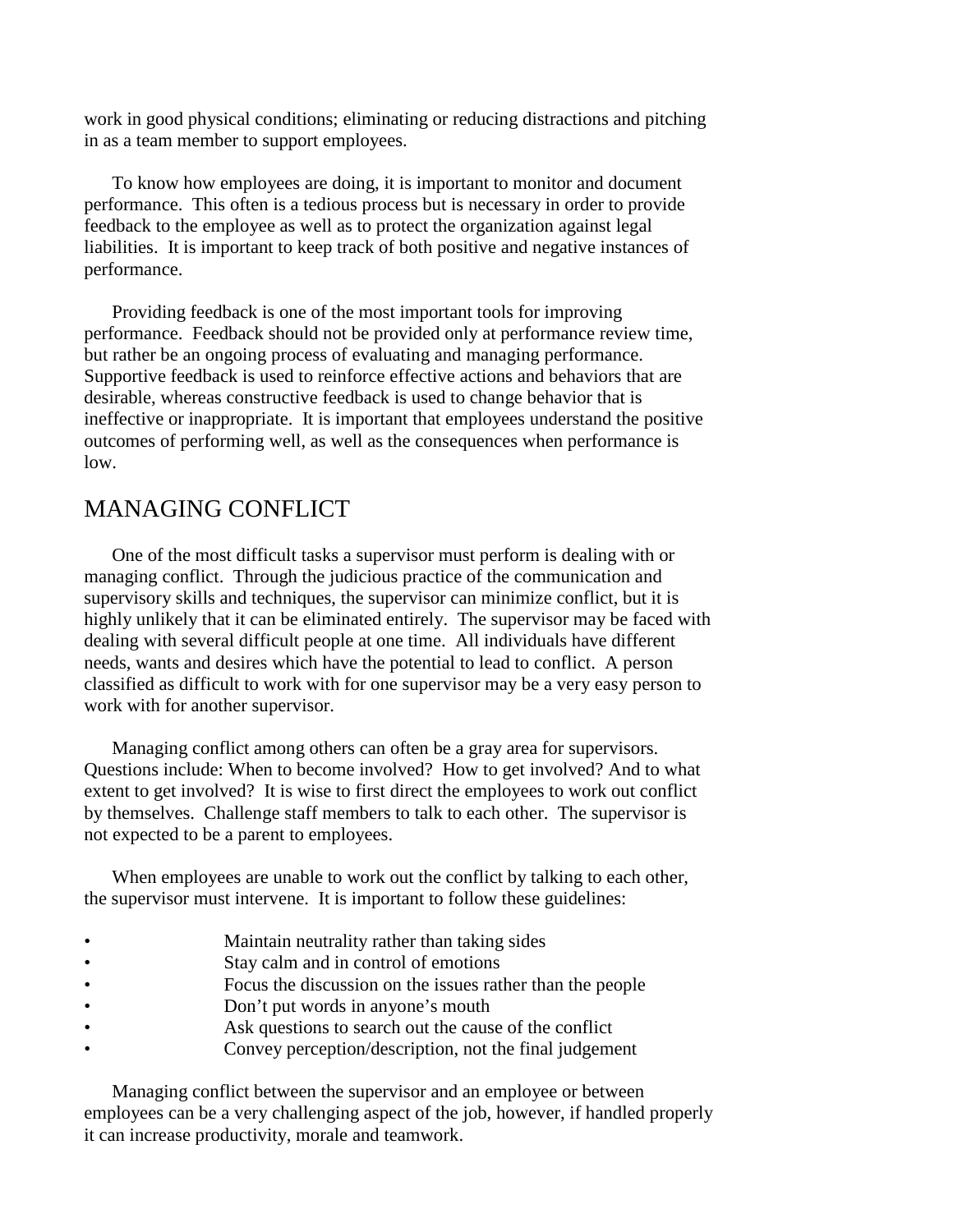#### **BUDGETING**

Budgeting is a tool that helps supervisors establish and define goals. A workable budget is not a static set of figures to be reviewed occasionally. Ideally a budget is a set of specific guidelines for adjusting spending levels, for measuring progress to date and for fine tuning future activities. It is a spending tool.

Accurate and detailed record keeping of all sports turf activities including expenditures, labor hours and equipment use are key to proper budgeting. Budgeting is a year-round activity and is critical to sports turf management.

#### PREPARATION

The preparation stage of the budget requires the supervisor to define expectations and needs to develop a preliminary stage of the anticipated program.

#### Expectations:

The first step in preparing a budget is to establish the expectations of the field owner/manager/user. In defining the expectation level, two-way communication is needed with all the people that are involved with the field. These people will need to express what it is they expect. It is beneficial to have these expectations expressed in written form, if possible.

The sports turf managers communication will be to explain what it will cost to produce facilities that meet the expressed expectations. The higher the expectation level, the higher the level of commitment and communication needed.

#### Needs:

Once the expectation level is set, the different needs to accomplish at this level need to be identified. All supplies, labor and equipment shou1d be taken into consideration when identifying need. In addition, such uncontrollable variables as weather, labor strikes and equipment theft should be taken into consideration. All needs should be prioritized so the supervisor can define them according to levels of importance. One aspect of this stage of budgeting that is often forgotten is the production of written lists and document. Not only does this documentation give the supervisor a tool to work from, but it also can be useful in supporting and justifying the supervisor's position on specific items and the overall budget.

Safety, playability and aesthetics are all parts of expectation and needs. Safety of sports fields should always come first, followed by playability and then by aesthetics. In today's society where litigation is frequent, documenting the facility's and the supervisor's safety requests and needs is critical.

Additionally, in preparing for budgeting, it is vital that the usage levels of all the sports fields be identified. Frequently this key aspect is unknown or not specifically defined. In such a situation, the supervisor must prepare for the worst case scenario. Sports turf can only tolerate so much activity before it declines. Overuse and under funding will result in expectations not being met.

#### DEVELOPMENT

Budgets generally are divided into three primary types: Operational, Capital Equipment and Capital Projects. These types differ mainly in their length of time, monetary size and goal.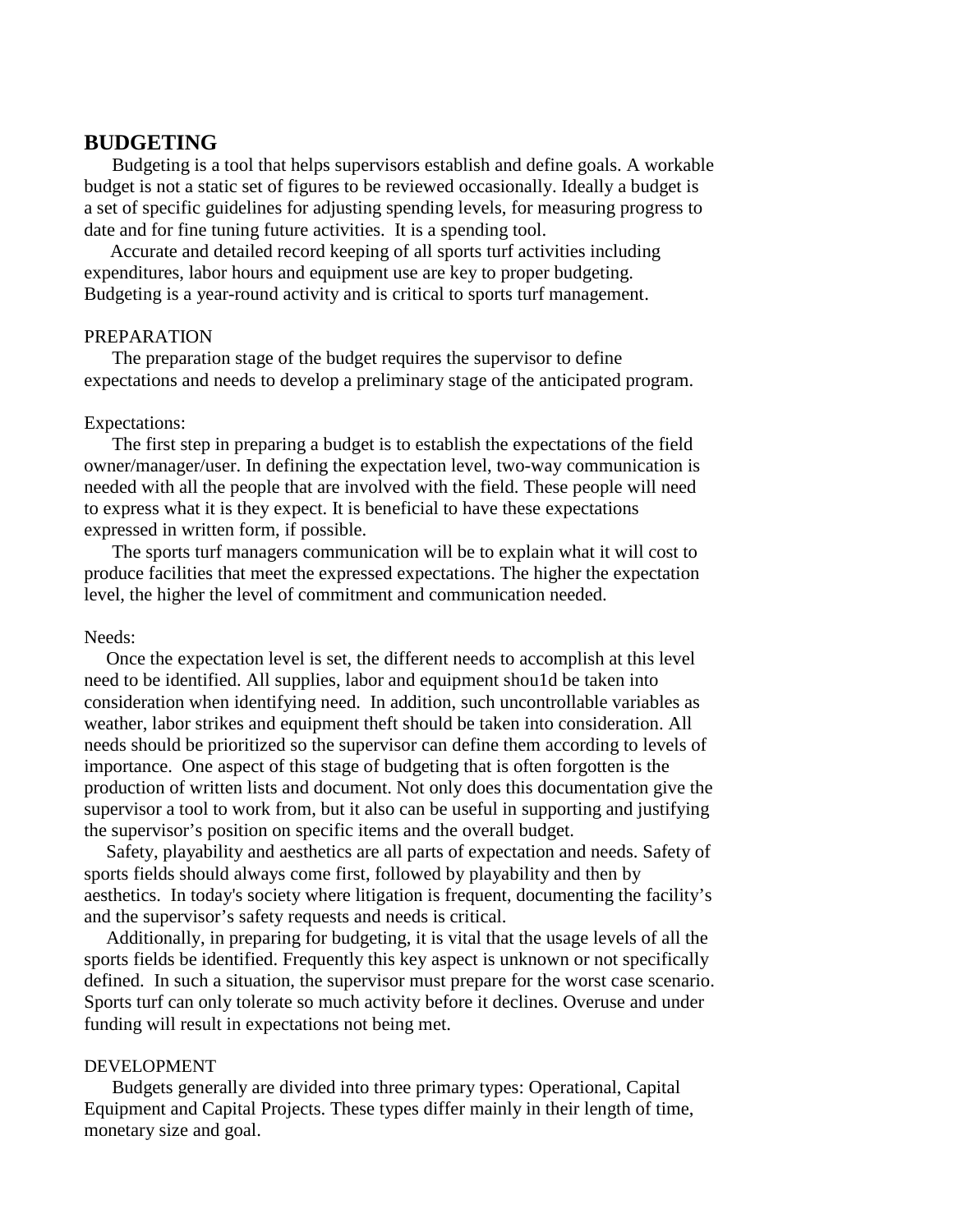Budget development can become fairly accurate with accurate record keeping. In addition, use of a variety of different forms, whether manual or computer generated, are essential in the development phase of budgeting.

#### Operational:

Operational budgets generally are on a one-year cycle. This can be based on a calendar year or a fiscal year. Operational budgets take into consideration the day to day activities of the sports turf manager. They generally are broken into two basic categories: Personnel, which includes all costs associated to the labor force; and General Expense, which includes all costs associated with materials, contracted services and equipment.

Normally, operational budgets allow the supervisor to use the budgeted funds however they are needed as long as the amount used does not exceed the total budget. In some instances, budgeted funds only may be allocated by the supervisor within the general areas assigned within the budget with any changes in allocation requiring approved by a designated superior, such as a department or facility head or governing board.

#### Capital Equipment:

Capital equipment budgets usually have a specific length of time. Capital equipment has a specific goal or objective. Tractors and large reel mowers are good examples of capital equipment. Capital equipment requests generally are submitted annually and require prioritization. Not all capital equipment requests get funded.

#### Capital Projects:

Capital project budgets usually have a wide variety of time cycle and budget. They can vary from one day to multiple years. Capital projects generally have a specific goal or objective.

Building new sports fields or renovating existing ones are examples of capital projects. Capital projects are a good place to budget for the funding of larger equipment items and/or start up operational costs. These costs can be funded inside these types of budgets rather than as line items in the operation budget or within the capital equipment budget. Capital projects generally are submitted on an annual basis and require prioritizing. Not all capital project budgets get funded.

In developing budgets, a supervisor must know which things are absolutely necessary to attain the goals and the expectations placed upon them. A budget is a spending plan. It is not perfect. The more information the supervisor acquires, the more accurate the developed budget will be. One key ingredient to proper budget development is to be realistic and make sure the organization understands what they will be getting for the money budgeted.

Prioritizing is important in accurate budget development. The supervisor must look at all avenues of funding sources including other than only departments and traditional funding groups.

#### UTILIZATION

The most important portion of the budget process is how it is utilized. Knowing what, when and how to use the budget is paramount to successful budgeting, not only for the current year, but also for future years. Daily, weekly and monthly records of activities allow the supervisor to track how the budgeted items compare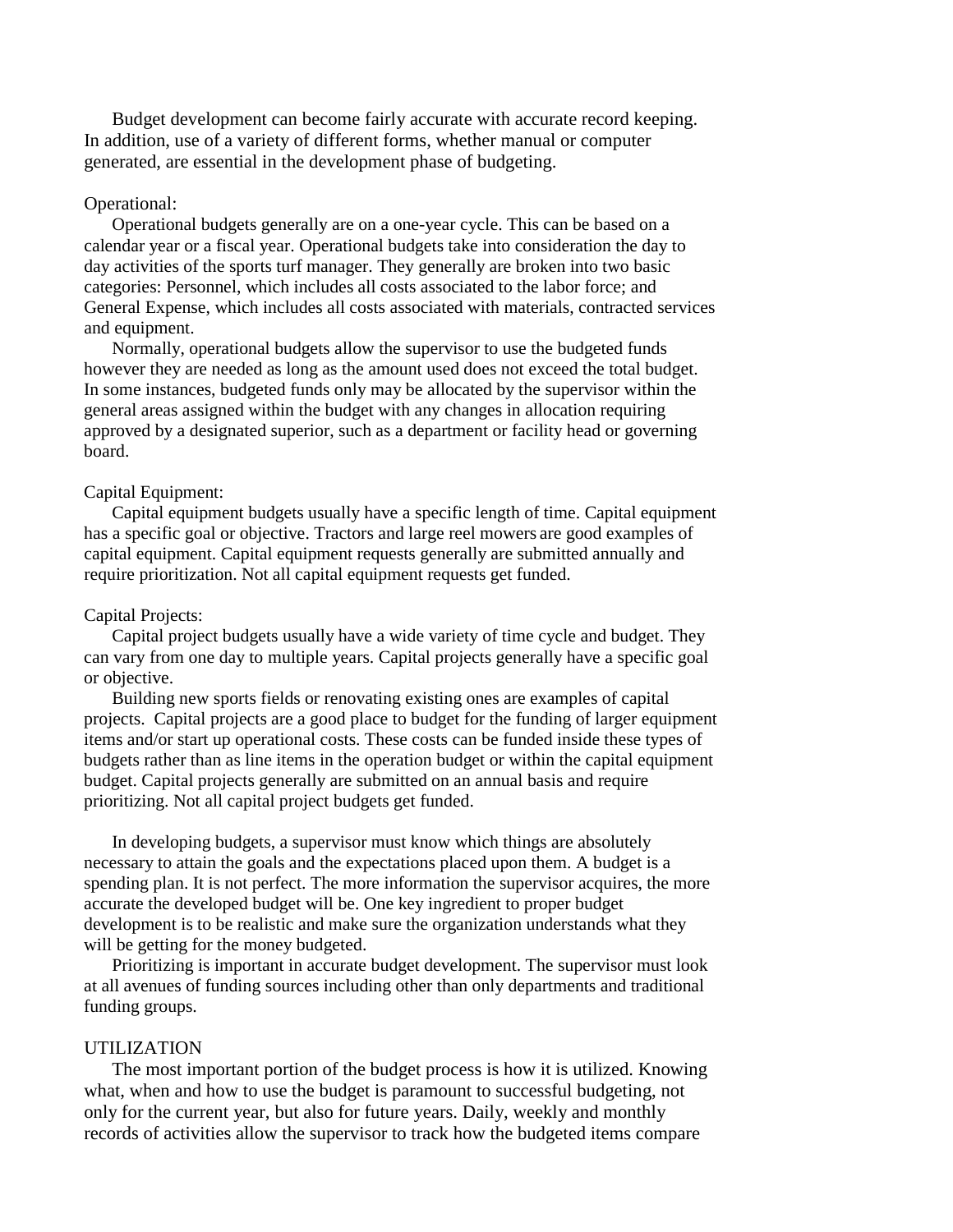with what actually occurred. These comparisons then can be taken into consideration in preparing subsequent years' budgets.

#### Labor

Generally, labor costs account for approximately two-thirds of any sports turf management budget. With labor being such a large portion of a budget, it is key in utilization. One of the primary consideration is whether it should be contracted or in-house labor. Both have merit. Sometimes the most efficient use of funds come from using a combination of both.

Contracted labor a11ows for less in-house supervision and usually has fewer unexpected problems. Generally, there is a larger resource of labor to be drawn upon for seasonal or unexpected situations. With contract labor, the supervisor has fewer direct disciplinary problems, but loses some of the flexibility to quickly adjust and utilize the work force. Contracted labor does not have the same level of ownership or concern for the facility as the in house staff personnel. In-house personnel allow for quick reaction to changing conditions. The choices of contracted or in-house labor should be based on which options produce the best labor productivity and achieve the goals.

Increased efficiency in labor productivity can be achieved through use of these three principles: Recruit hard. Train smart. Manage easy.

#### **Materials**

Materials make up the second largest portion of a budget. Tracking how much and when they are used is key to budget management. Taking time to research what are the best products often shows that it is not always wise or cost effective to use the cheapest priced materials. Weigh the advantages and disadvantages of cost verses produced results.

Purchasing of materials is another key to a budget. Bulk and combination purchasing can produce extensive cost savings, especially if the distributor will warehouse some or all of the materials for a portion of the season. In addition, distributors can be an excellent resource for information and knowledge.

#### Equipment

Although equipment usually is the smallest portion of a budget, it is equally important. In order to get the most efficient production from a labor force; they must be equipped with good equipment. To support this equipment, a well defined and implemented equipment maintenance program is essential. Adequate funds must be budgeted to maintain the equipment. Often, this is one of the first things to be reduced. If using contract labor, the supervisor must be sure the contracted personnel are using proper and safe equipment.

When utilizing a budget, accurate record keeping for all facets is essential. Daily, weekly, monthly, and yearly records should be kept. The use of computers can greatly assist in keeping track of all this information. There are numerous software packages that can now support the sports turf manager. Development of forms to support your record keeping is also key for good budgeting. Not only do good, accurate records assist the supervisor and provide valuable details on the status of expenses to date in the current year or within the current project, but they also can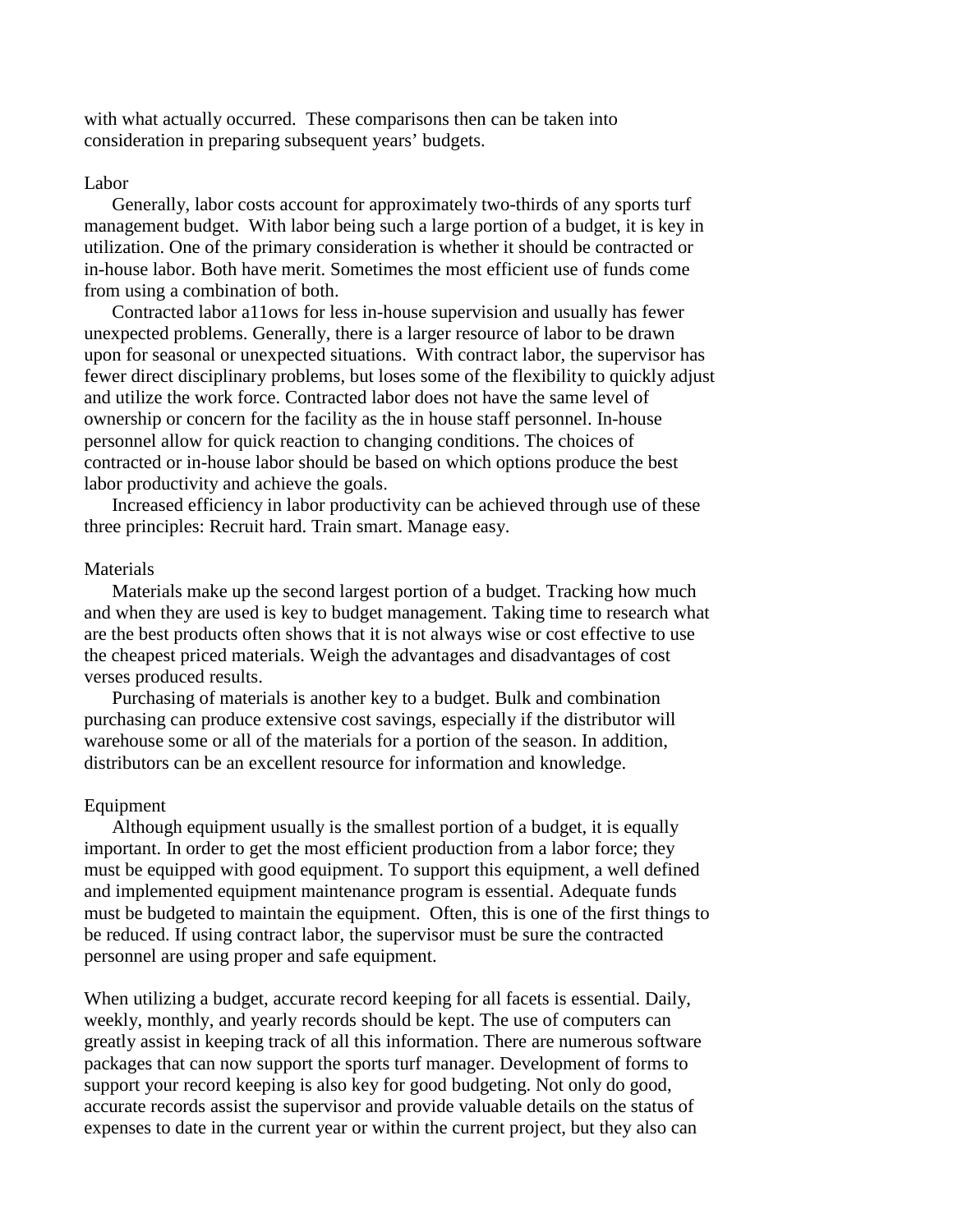supply the supervisor with the information needed in developing future year's budgets and projects.

Sports turf budgeting takes consistent time and energy. Budget preparation, development and utilization are key sports turf management tools. Proper budgeting and record keeping often is not figured into the daily schedule of the sports turf manager. In all phases of budgeting, allocation of time wi11 greatly assist in fulfilling expectations, realizing goals and producing quality sports turf facilities.

## **SAFETY AND FIRST AID**

The sports turf manager must strive to provide safety in field conditions. Generally, this can be defined by taking all steps reasonable and prudent within the parameters of existing conditions and authorized field use. The sports turf manager must be familiar with the specifications and recommendations of the facility's legal counsel in areas concerning athletic field construction, maintenance and use. Field maintenance procedures must be documented precisely and accurately to support the facility's position that reasonable and prudent steps have been taken.

Specific details in this area of safety must be discussed, defined and the criteria established with field owners, legal counsel and athletic activity coordinators, sports turf managers and staff members and all field user groups. Safety programs and procedures must be established, utilized and reinforced.

## FIRST AID AND SAFETY GUIDELINES

Sports turf managers must develop the policies and procedures necessary to provide safe working conditions for staff members, contracted labor and volunteers.

A medical examination should be required prior to hiring staff personnel.

#### *Guidelines for the Medical Approval/Examination*

- 1. Physical examinations should be scheduled at least 2 weeks before the first day on the job so that any current injuries or physical problems can be addressed and, if needed, to permit referrals to specialists.
- 2. Suggest that employees be examined by their primary care physician (if they have one) or another physician who is familiar with their medical history. It is desirable to use a physician who is familiar with outside labor.
- 3. Ensure that the examining physician knows in which area the employee will be participating.
- 4. Require that all the medical examination include a thorough and up-todate medical history that addresses the following: Previous injuries Allergies **Medications** Hospitalizations **Operations** Immunizations Family heart conditions Skin conditions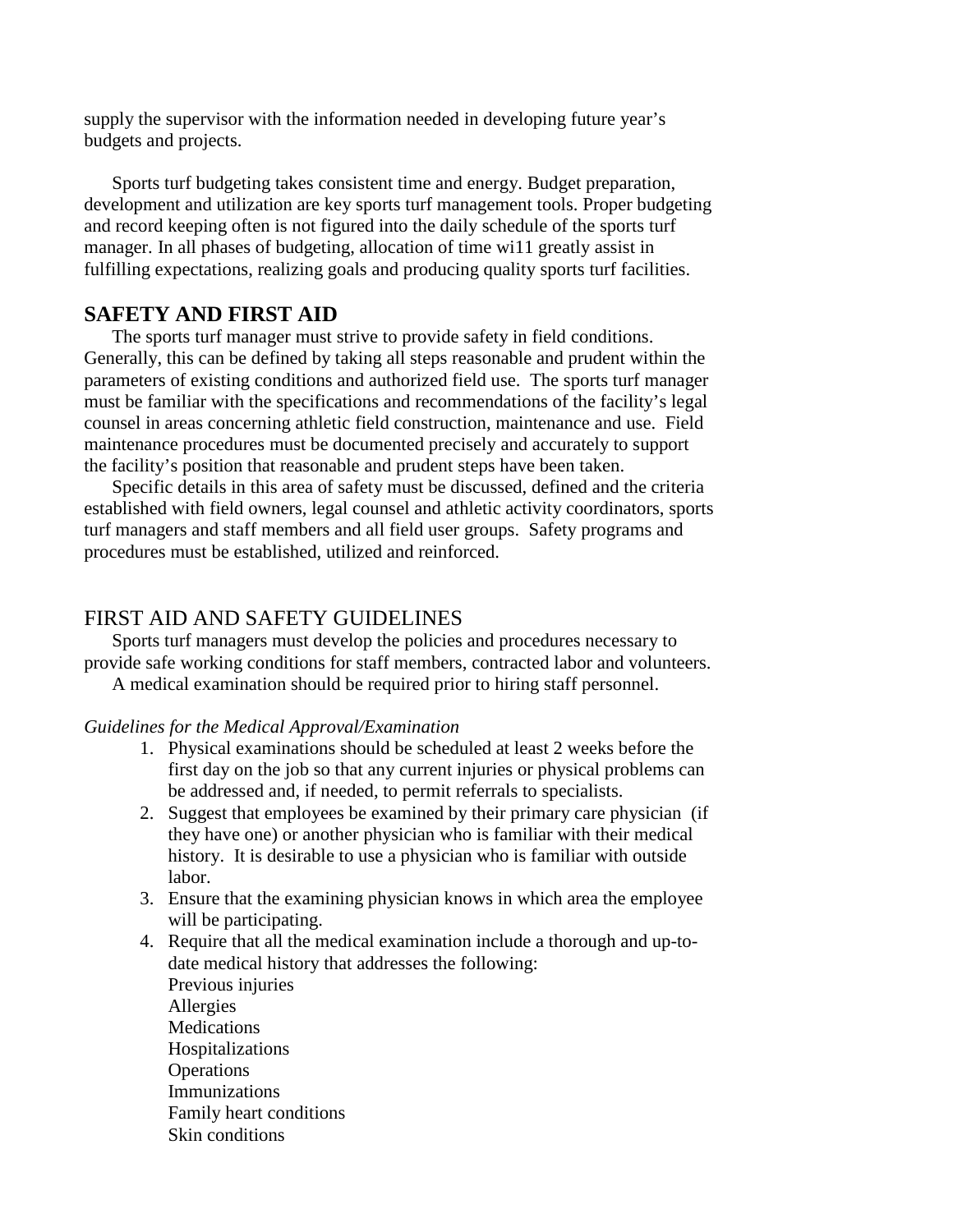Cold or heat sensitivities Dietary habits Eating disorders Real or perceived weight problems Use of alcohol, anabolic steroids and other drugs 5. Specify the medical examinations evaluate the following: General cardiovascular, musculoskeletal, and nutritional health Fitness for the specific job and tasks Existing injuries Conditions that might result in injuries Conditions that might limit or prevent participation in specific tasks

- 6. Direct physicians to discuss with the employee the completed evaluation, any unsafe practices (e.g., drug use), and dietary guidelines.
- 7. Ask for written notification of any problems or special conditions.
- 8. Ensure that the medical examination meets all legal and insurance requirements.
- 9. Require that the physician state in writing that there are no medical reasons to limit, restrict, or prohibit the employee's participation in any job assignment or task.

#### EMERGENCY ACTION PLAN

An Emergency Action Plan is a written plan that every program and facility should have established to prepare for potential emergencies. Certain types of emergencies, such as specific natural disasters, are more likely in some locations than in others. Emergencies, however, can occur anywhere. In addition to injuries, emergencies may include illnesses, such as heart attack, seizure, or stroke. Emergencies can result from a specific problem, such as fire, power failure, lightning, earthquake, mudslides, or sudden flooding.

The facility's Emergency Action Plans should address all relevant categories of emergencies. Such plans should define the responsibility of everyone who may be involved. The content of an Emergency Plan should include the following:

EMS personnel access and entry/exit routes Location of rescue and first aid equipment Location of telephones, with emergency telephone numbers posted Location of keys to reach telephones or equipment Exits and evacuation routes

#### *Equipment*

Rescue equipment First aid supplies Emergency equipment (flashlights, fire extinguisher, etc.) *Support Personnel Within Facility*

Coaches Athletic trainers Athletic official and referees Facility Administrators Management personnel Teachers School nurse/physician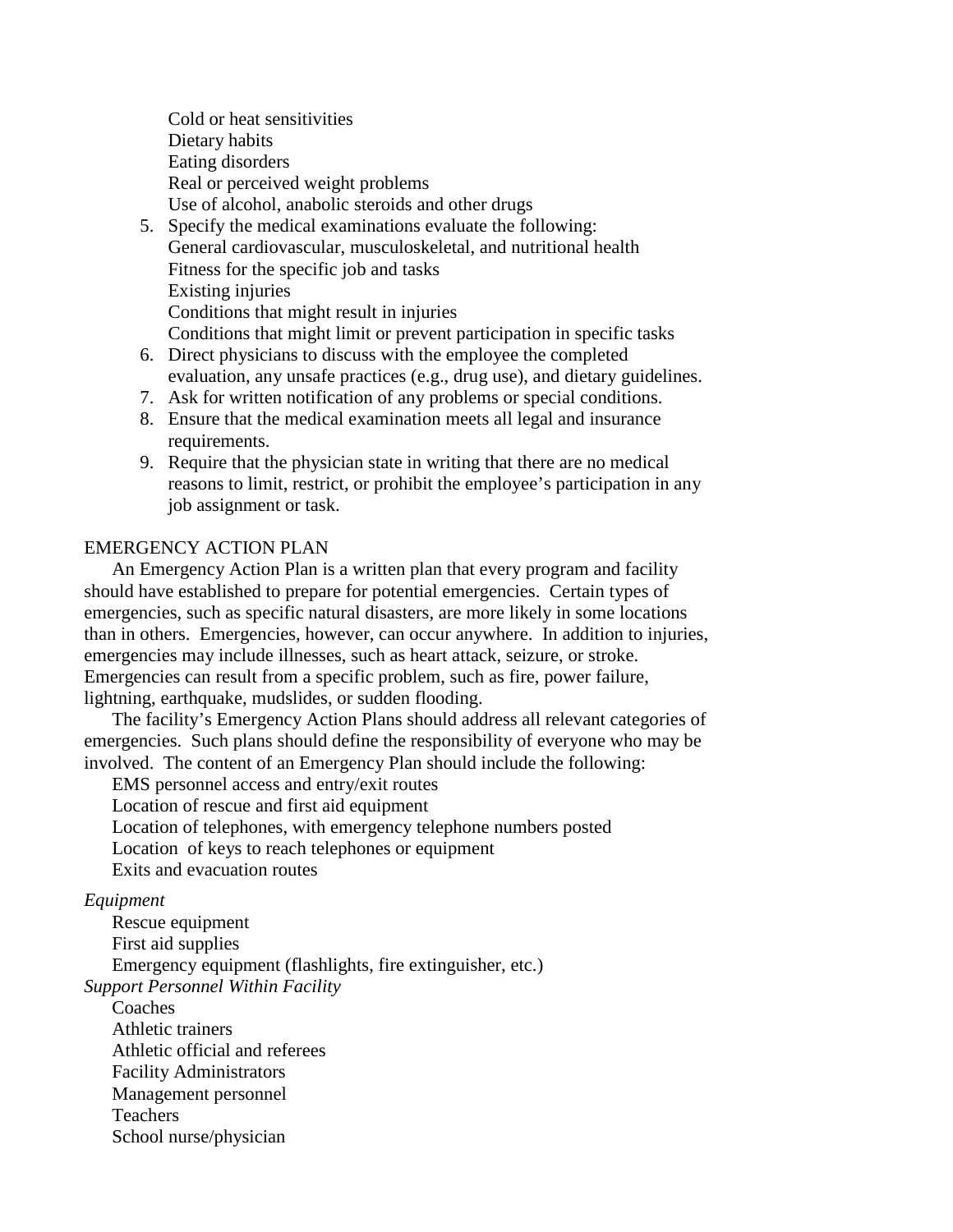Athletic director Clerical personnel Maintenance personnel Athletic field maintenance personnel *External Support(provide telephone numbers)* EMS personnel **Police** Fire Hazardous materials team Poison Control Center Hospitals Power and gas companies Health department *Staff Responsibilities* Assign each staff member a duty Person(s) to provide care Person(s) to control bystanders and supervise athletes Person(s) to meet EMS personnel Person(s) to transport injured athlete, spectator or other individual when appropriate *Communication* How and when to call 911 or the local emergency number Chain of command Person to contact family/guardian Person to deal with the media *Follow up* Complete appropriate documentation (incident report, accident report, etc.) Replace equipment and supplies Emergency Action Plan evaluation Staff debriefing Critical Incident Stress Debriefing (if necessary) Check on condition of injured person or persons

#### APPEARANCE - CHECKING THE FACILITY AREA

Although facility managers, school departments, and other building owners and operators have certain responsibilities for providing a safe environment for athletes when training and competing, employees are responsible for ensuring that locker rooms, workout rooms, gymnasium, equipment, fields, and courses are safe. Employees should ensure that proper emergency care and safety equipment is available and accessible. A safe environment for training and competing can considerably reduce the incidence of athlete injuries and of field maintenance personnel on the job injuries.

#### *Guidelines for Providing a Safe Environment*

1. Regularly and thoroughly inspect all building areas, pools, equipment, courses, and other playing surfaces used by the athletes and spectators, and maintained by the staff.